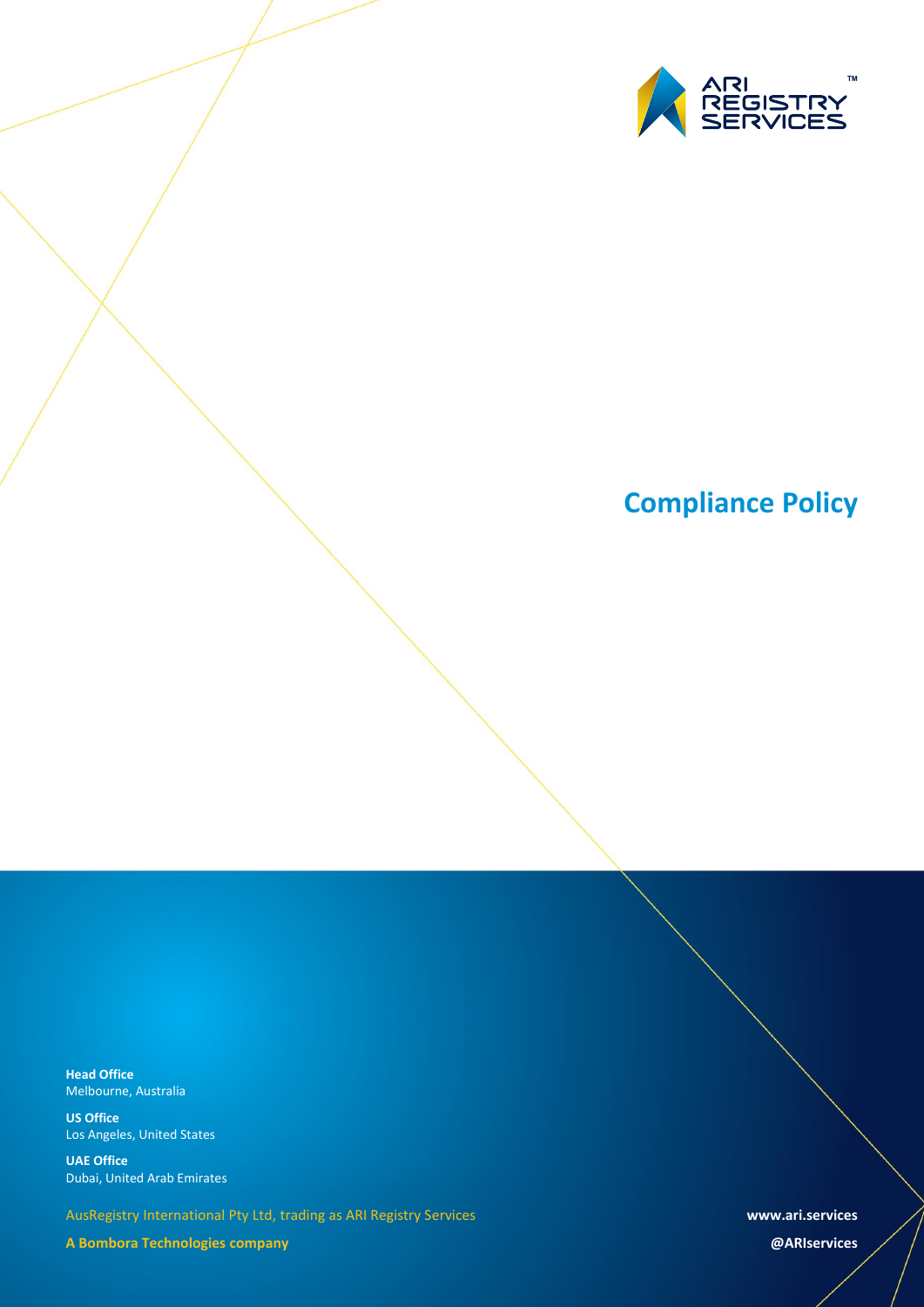This document is provided pursuant to the disclaimer provided on the last page.

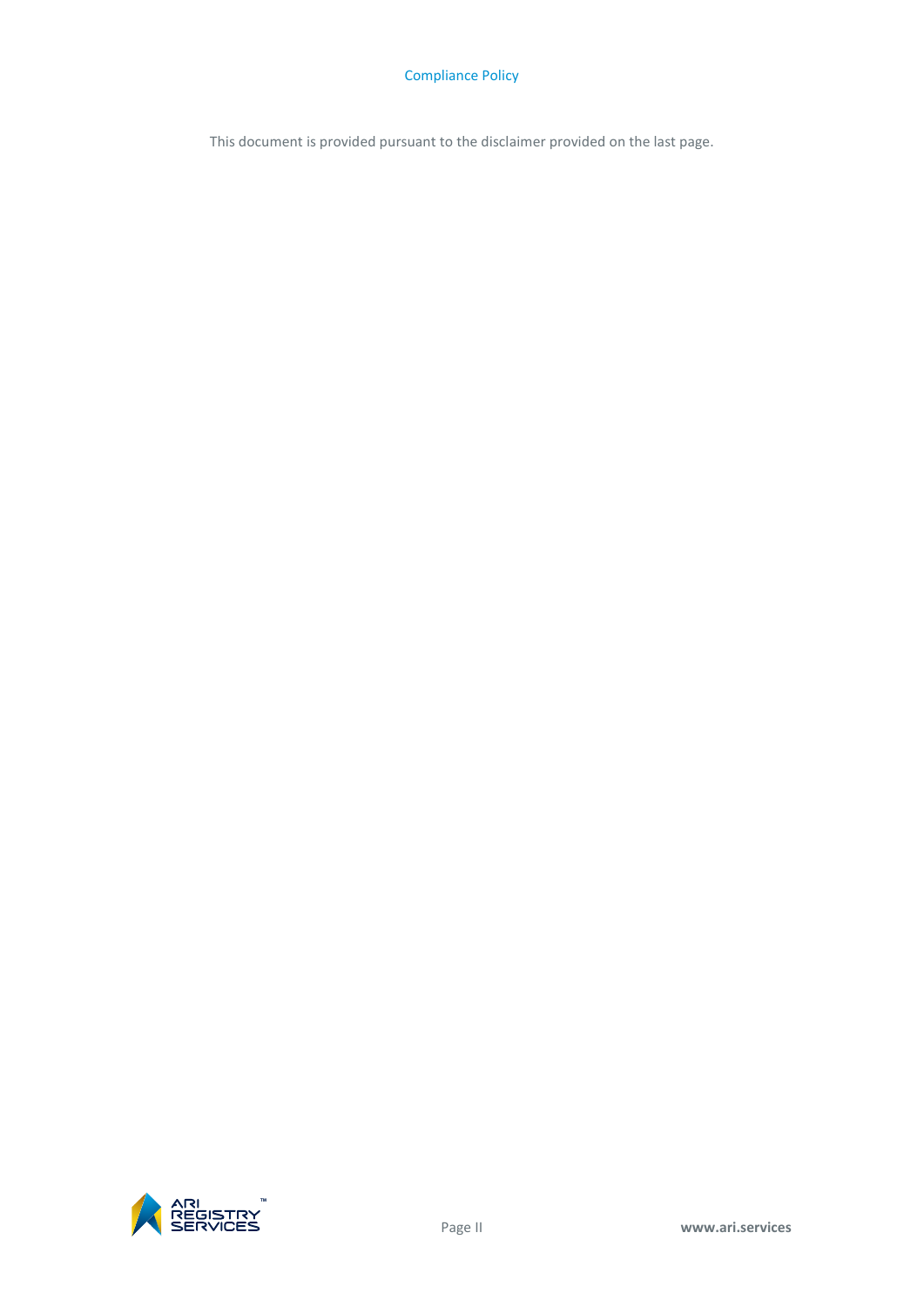## **Contents**

| $\mathbf{1}$   |     |  |  |
|----------------|-----|--|--|
| $\overline{2}$ |     |  |  |
| 3              |     |  |  |
| 4              |     |  |  |
|                | 4.1 |  |  |
|                | 4.2 |  |  |
|                | 4.3 |  |  |
|                | 4.4 |  |  |
|                | 4.5 |  |  |
| 5              |     |  |  |

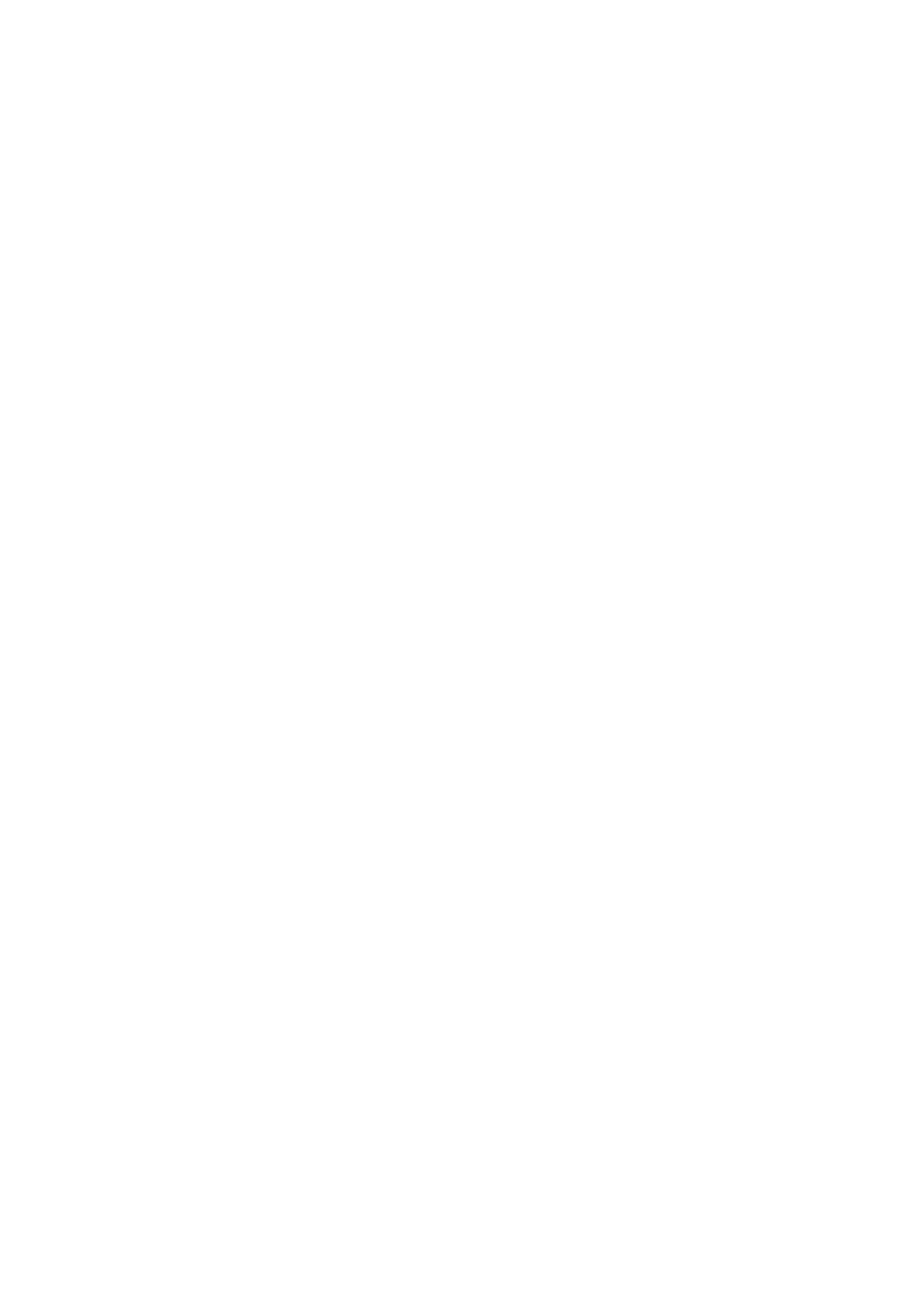# <span id="page-4-0"></span>**1 Definitions**

In this policy:

**Allocation** means the method by which a domain name is created and assigned to a Registrant; **Allocated** shall have a corresponding meaning.

**DNS** means the 'Domain Name System' that is a distributed database and hierarchical global infrastructure deployed on the Internet and private IP-based networks used to resolve domain names into IP addresses.

**ICANN** means the Internet Corporation for Assigned Names and Numbers, its successors and assigns.

**Published Policies** collectively means:

- **those specifications and policies established and published from time to time by us or any** of our designated representatives; and
- any ICANN Temporary Specifications or Policies and Consensus Policies or any Rights Protection Mechanisms and associated rules, policies, requirements and procedures (as defined in our agreement with ICANN).

**Registrant** means a natural or legal person, company or organisation in whose name a domain name is Allocated in the TLD.

**Registrar** means an entity that is authorised to offer domain name registrar services in relation to the TLD.

**Service** means the services that we provide in relation to the TLD.

**TLD** means Top Level Domain and for the purpose of this policy shall mean .study

**We**, **us** and **our** means Open Universities Australia Pty Limited ACN 053 431 888 or our designated representatives.

**You** and **your** means the person or entity accessing the Service.

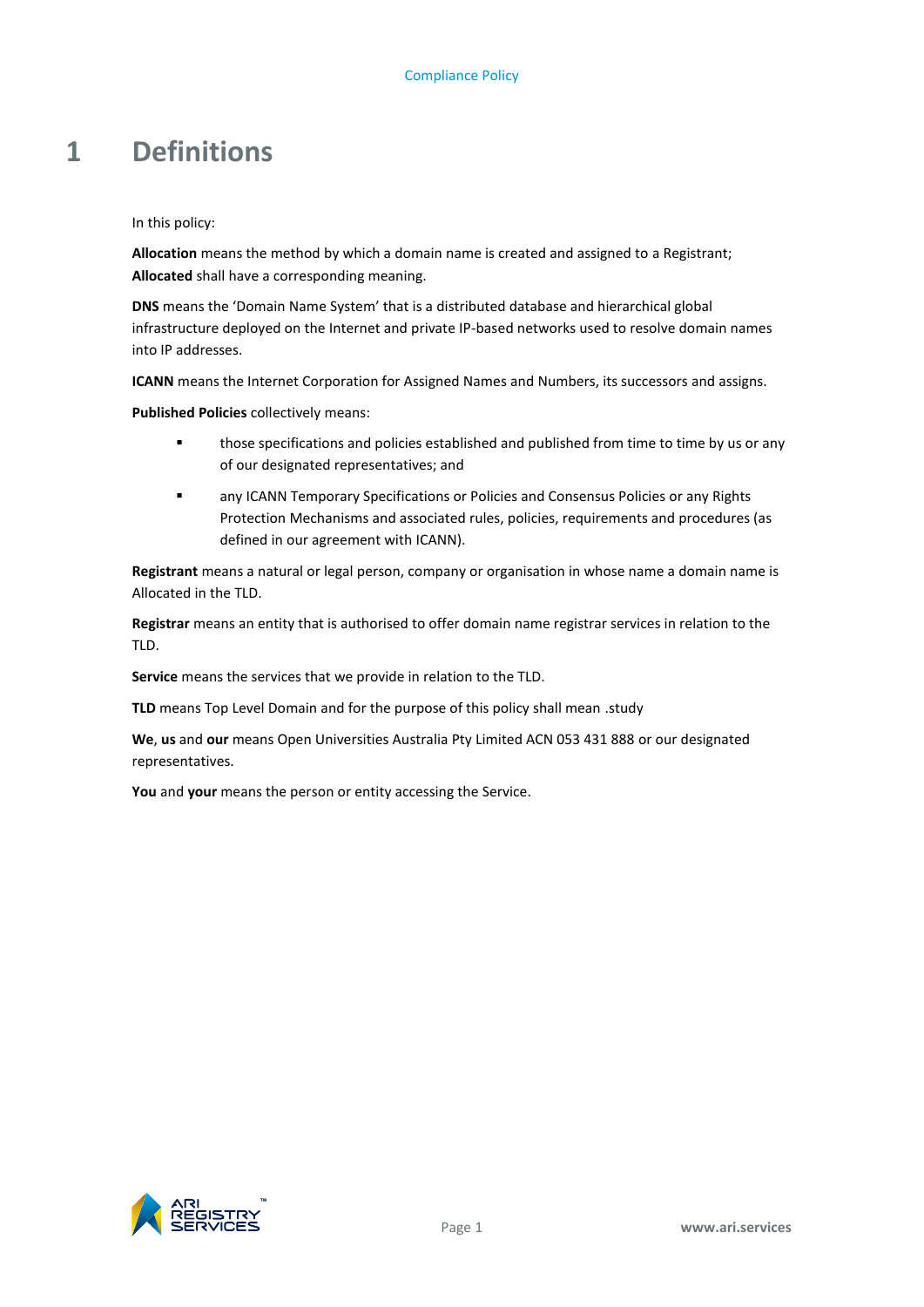# <span id="page-5-0"></span>**2 About this document**

This document describes our compliance with policies and procedure adopted by ICANN that relate to the management of the TLD.

Document Identifier: STU-POL-003

Publication Date: 03 August 2015

Status: CURRENT

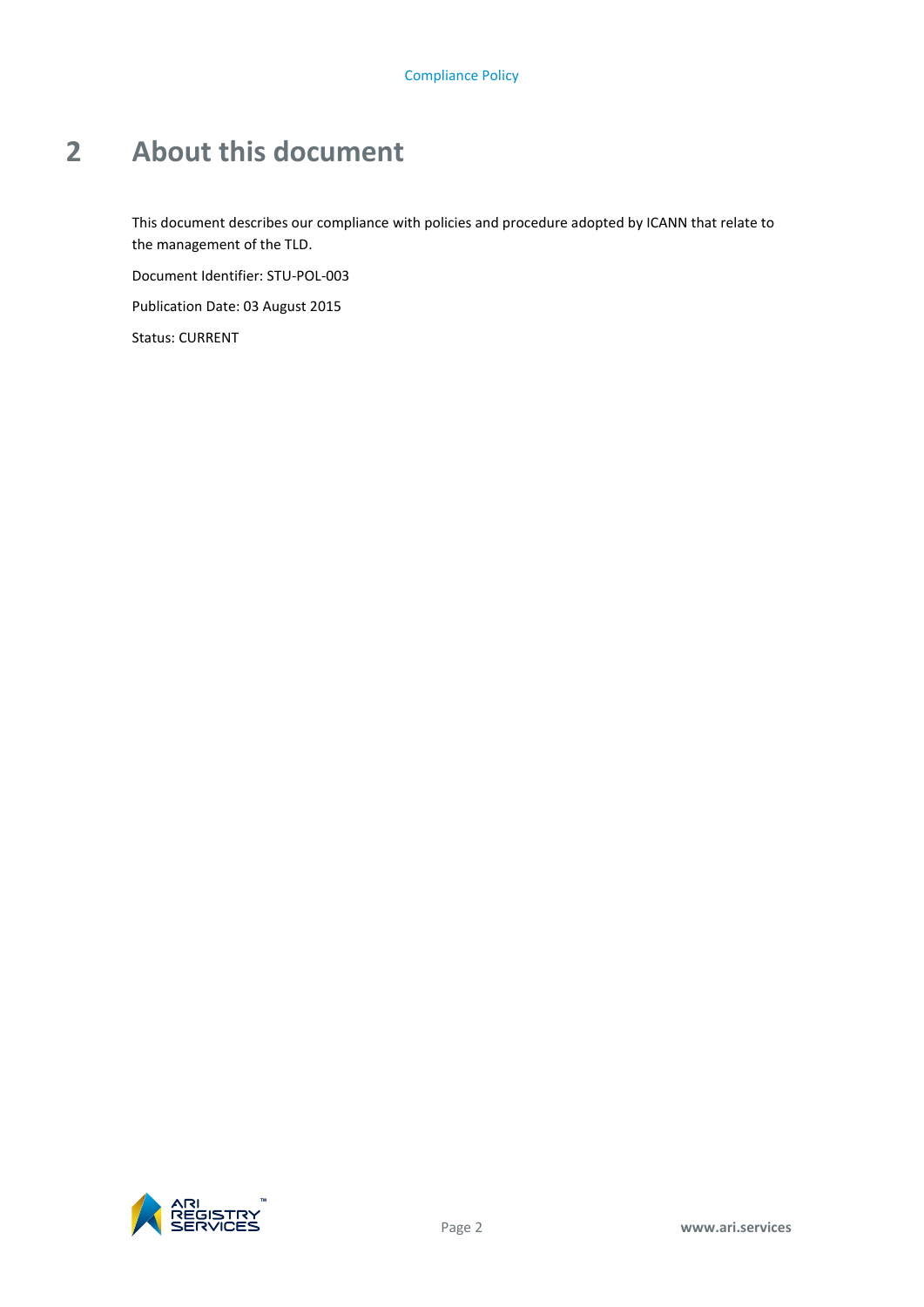# <span id="page-6-0"></span>**3 Purpose**

The purpose of this policy is to describe our intent to comply with policies and procedures adopted by ICANN that relate to the management of the TLD. We have developed this policy with reference to applicable industry standards and ICANN mandated requirements, and to meet our operational requirements for the TLD.

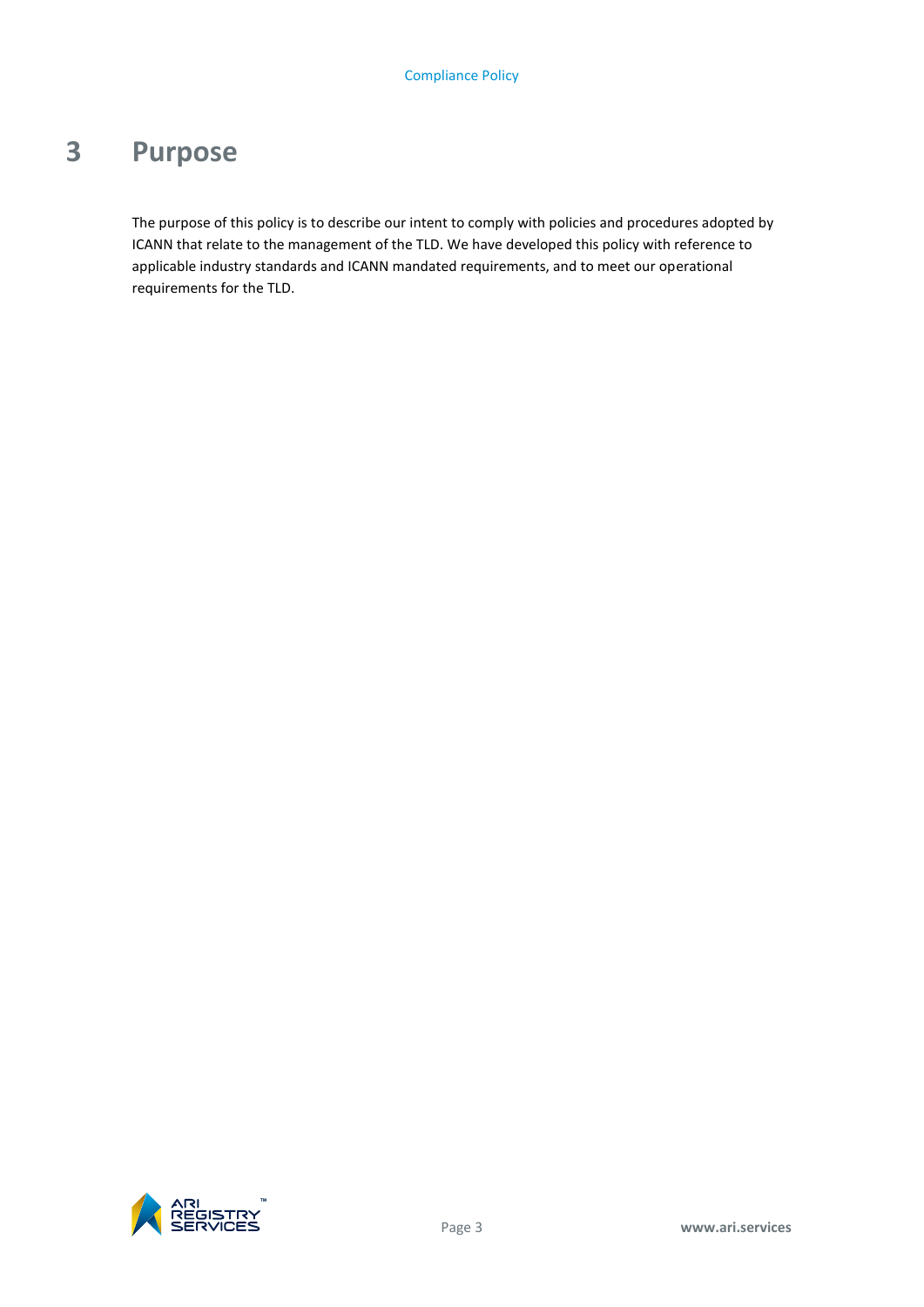# <span id="page-7-0"></span>**4 Policy statement**

## **4.1 Add Grace Period Limits**

### <span id="page-7-1"></span>**What is the Add Grace Period?**

The Add Grace Period is the period following the initial registration of a domain name and is intended to allow for the 'no-cost cancellation' of domain name registrations resulting from errors by Registrars and Registrants. Details about our domain name lifecycle can be found in the Domain Name Lifecycle section of our Registration Policy at the following link[: http://nic.study/](http://nic.study/)

In providing an Add Grace Period, ICANN requires that both we, in the management of the TLD, and Registrars, comply with ICANN's Add Grace Period Limits Policy.

Details about ICANN's Add Grace Period Limits Policy can be found on the ICANN website at the following link:<https://www.icann.org/resources/pages/registrars/consensus-policies-en>

#### **Why are there Add Grace Period Limits?**

Add Grace Period limits were introduced to provide an upper limit on the number of refunds a Registrar can request for domain names created in error. This limit was needed to protect against potential abuse of this functionality.

Where the limit is exceeded, any additional cancelations may not be eligible for a refund.

The limit in the Add Grace Period Limits Policy is applied on a monthly basis.

#### **Exemptions to the Add Grace Period Limits Policy**

In the application of the Add Grace Period Limits Policy we may grant a Registrar an increase to the threshold imposed for a particular month. An increase may be granted where a Registrar has applied to us to request such, and may or may not be granted at our sole and reasonable discretion.

The request for exemption must (amongst other things) describe why the surrounding circumstances were not known, or could not have been reasonably known by the Registrar, at the time the domain names were deleted; and how these circumstances were outside of the Registrar's control.

#### **Exemption requests**

At the conclusion of any month, a Registrar has until the end of the following month to supply a request for exemption. A request must include the following information:

- Registrar name;
- IANA ID number;
- date of request:
- date the domain names were deleted;
- **number of domain names deleted;**

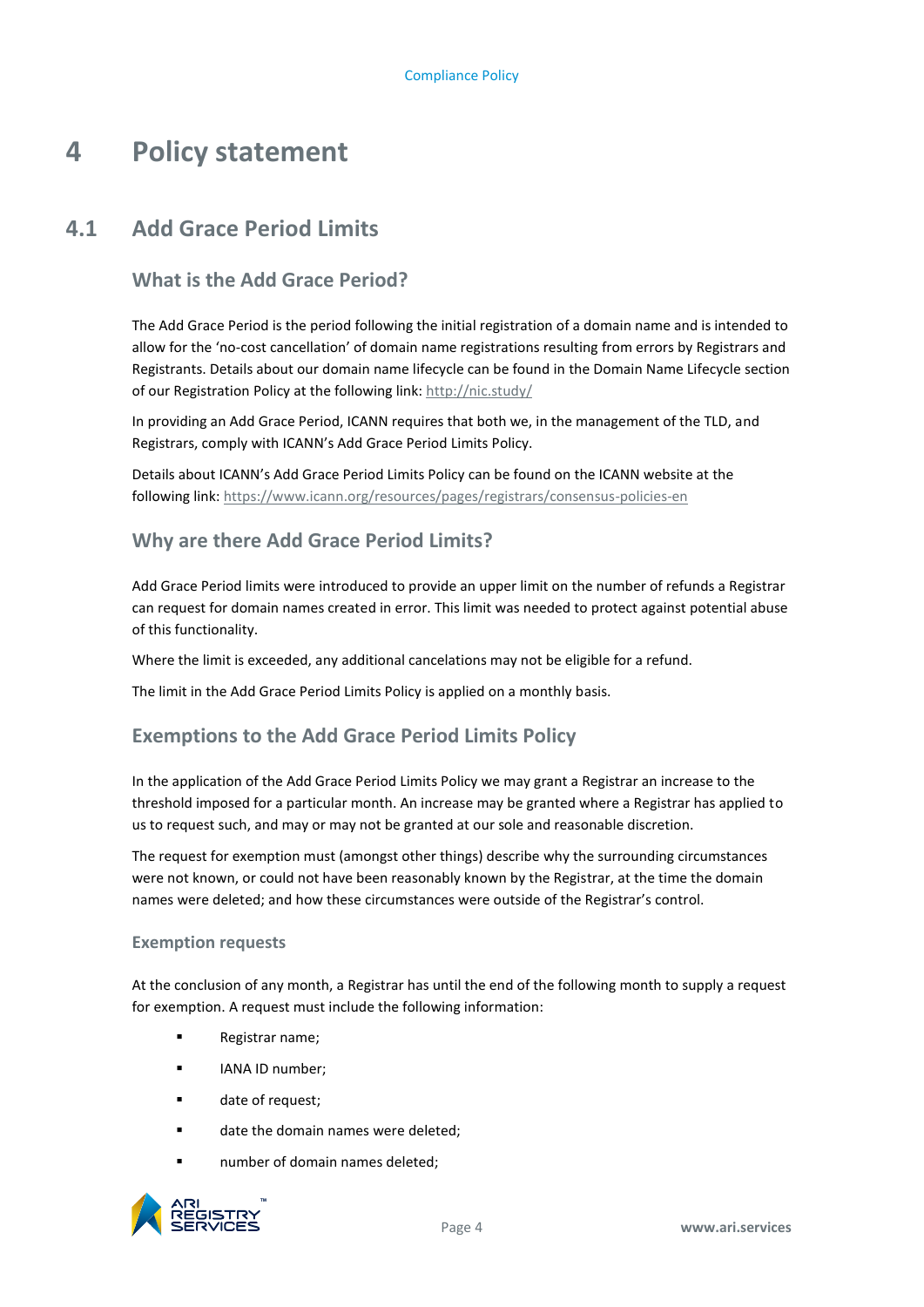- **If** list of domain names affected;
- extraordinary circumstance/reason for submitting the request and how these circumstances were outside of the Registrar's control; and
- a statement that the information in the request is true to best of the Registrar's knowledge.

The exemption request must also be accompanied by the relevant fee, if any. Information relating to the particular circumstance must be described and provided with supporting documentation. We may from time to time, require additional information to process a request for exemption.

#### **Record keeping and reporting**

We will maintain information pertaining to a request for a minimum of one year, or longer where required to do so. Where requested we may provide such information to ICANN.

We will also provide in our reporting to ICANN for each Registrar the:

- **number of exemption requests;**
- **number of exemptions granted: and**
- <span id="page-8-0"></span>number of domain names affected by a granted request.

## **4.2 Inter-Registrar Transfer Policy**

## **What is the Inter-Registrar Transfer Policy?**

The Inter-Registrar Transfer Policy is a policy adopted by ICANN. The purpose of the policy is to ensure that a registrant of a domain name can easily transfer the sponsorship (management) of the domain name from one Registrar to another, where such transfer is not prohibited by ICANN or our policy.

ICANN requires that that both we, in the management of the TLD, and Registrars follow the Inter-Registrar Transfer Policy.

Details about the Inter-Registrar Transfer Policy can be found on the ICANN website at the following link[: https://www.icann.org/resources/pages/registrars/consensus-policies-en](https://www.icann.org/resources/pages/registrars/consensus-policies-en)

## **Our role in the Inter-Registrar Transfer Policy**

Our role in the Inter-Registrar Transfer Policy is to:

- provide the Service such that domain name transfers can occur as described in the Inter-Registrar Transfer Policy;
- reverse a transfer under the conditions described in the Inter-Registrar Transfer Policy; and
- administer our role in, and the Supplemental Rules to, the Registrar Transfer Dispute Resolution Policy.

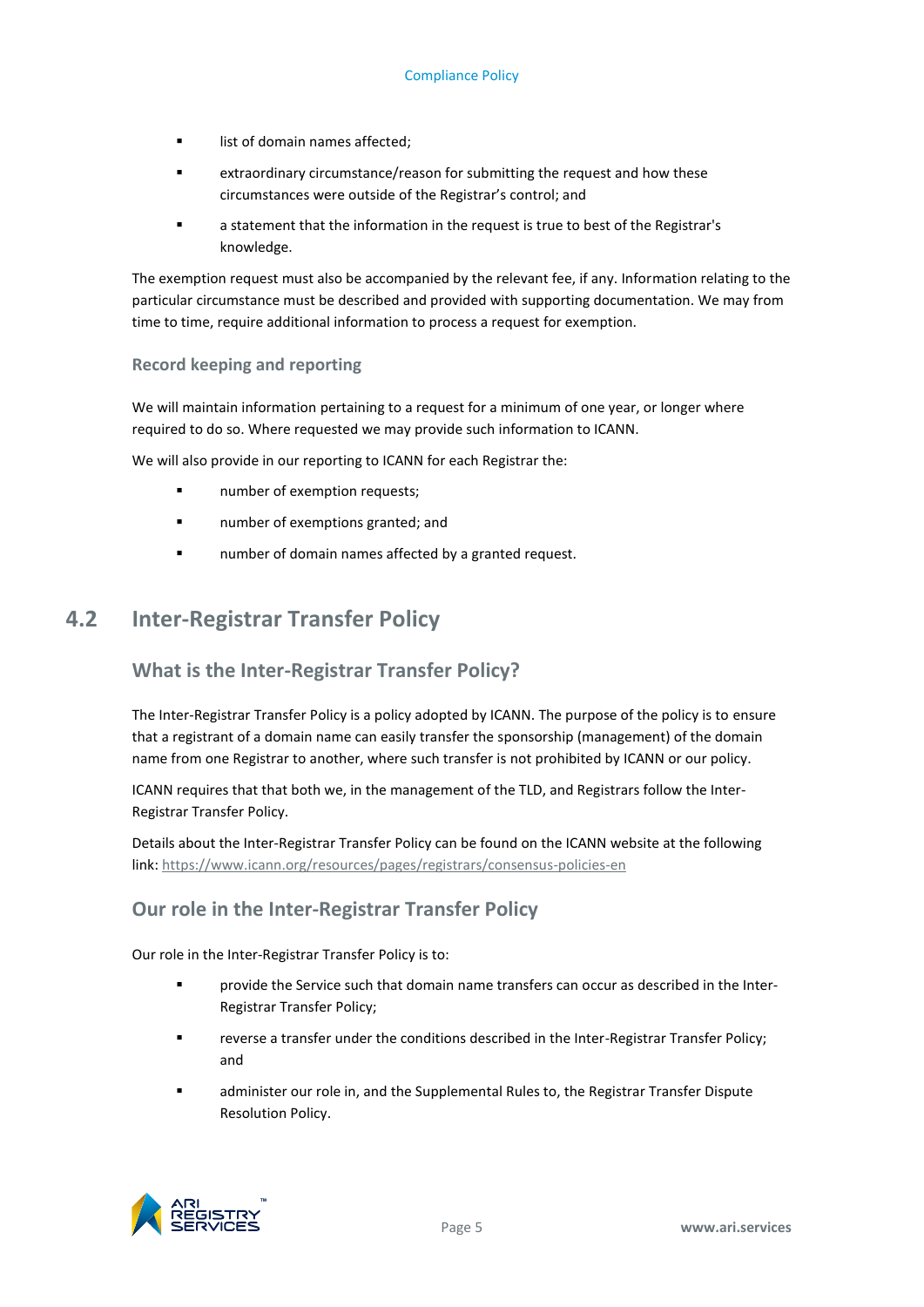#### **Use of authInfo in domain name transfers**

The following is provided for the purpose of clarity.

The 'authInfo' is a password that is generated by a Registrar for each domain name. An authInfo may be required for certain transactions that are made with a Registrar, including transferring a domain name.

We enforce complexity requirements on an authInfo, whereby it must:

- contain at least 1 letter that is, a-z, A-Z;
- **EXECO** contain at least 1 number that is, 0-9;
- contain at least 1 punctuation or special character, for example, % or &, or  $\omega$ ; and
- **•** be at least 8 characters in length, and no more than 32 characters in length.

A registrant may request their domain name's authInfo from their Registrar, and a Registrar MUST not withhold the information.

#### **What is the Registrar Transfer Dispute Resolution Policy?**

The Registrar Transfer Dispute Resolution Policy is a policy adopted by ICANN. The purpose of the policy is to deal with dispute proceedings arising from a Registrar's alleged failure to abide by the Inter-Registrar Transfer Policy.

ICANN requires that both we (in the management of the TLD) and Registrars comply with the Registrar Transfer Dispute Resolution Policy.

A Registrar may choose to file a dispute with one of the dispute resolution providers at the following link[: http://www.icann.org/en/help/dndr/tdrp/providers.](http://www.icann.org/en/help/dndr/tdrp/providers)

Alternatively a Registrar may choose to file a dispute directly with us.

Details about the Registrar Transfer Dispute Resolution Policy can be found on the ICANN website at the following link: [http://www.icann.org/en/resources/registrars/transfers.](http://www.icann.org/en/resources/registrars/transfers)

#### **Our role in the Registrar Transfer Dispute Resolution Policy**

Our role in the Registrar Transfer Dispute Resolution Policy is to:

- develop and maintain Supplemental Rules to the Registrar Transfer Dispute Resolution Policy;
- receive information regarding a dispute filed by a Registrar;
- review the received information, and request such addition information as may be required;
- make a determination based on the information received; and
- collect any associated fees.

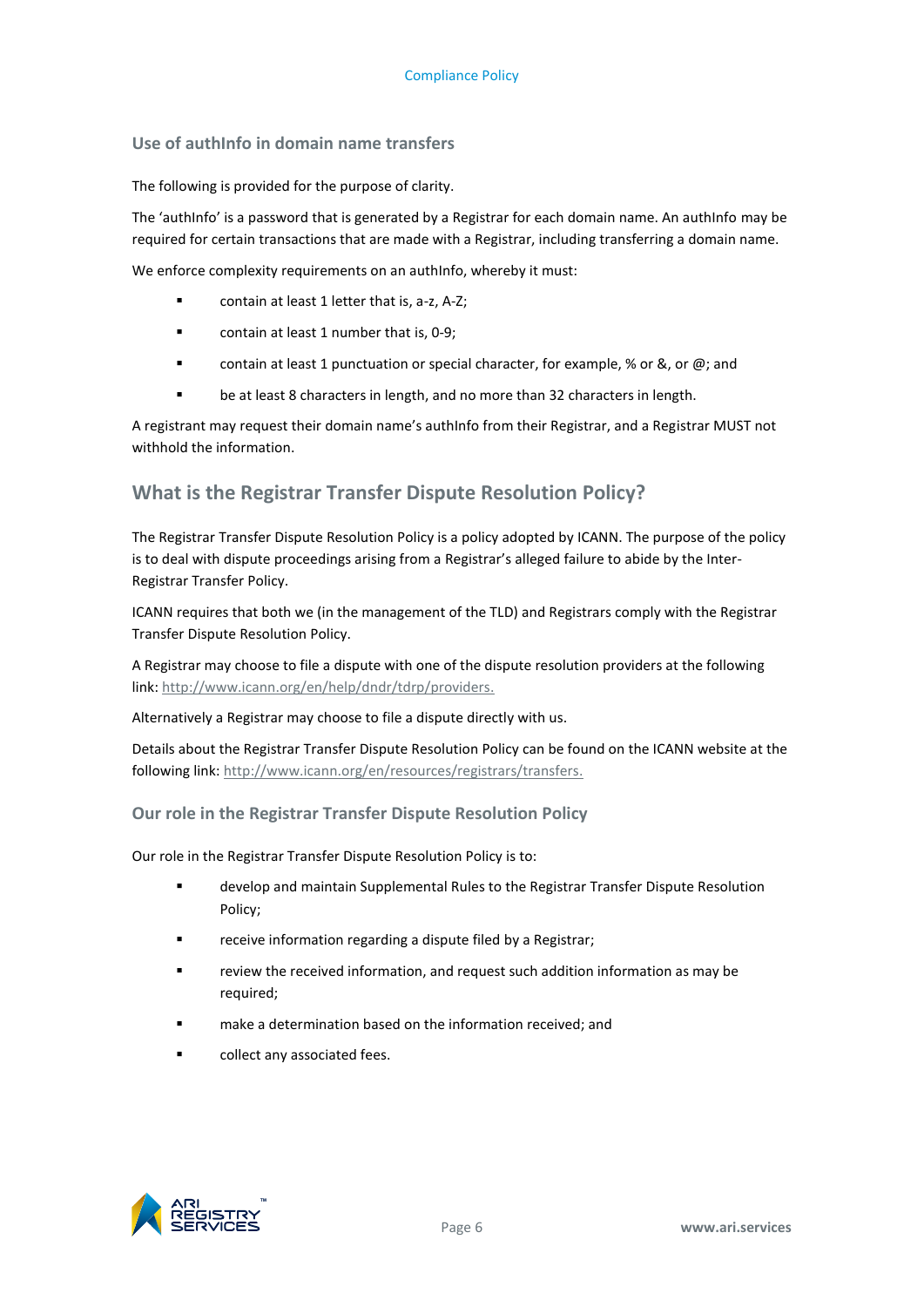## <span id="page-10-0"></span>**4.3 Trademark Post-Delegation Dispute Resolution Procedure – PDDRP**

## **What is the Trademark Post-Delegation Dispute Resolution Procedure?**

The Trademark Post-Delegation Dispute Resolution Procedure is a procedure which has been developed by ICANN to handle complaints; where the complainant may assert that it is a trademark holder for whom one or more of its marks have been infringed, and thereby the complainant has been harmed by the manner of operation or use of the TLD.

The Trademark Post-Delegation Dispute Resolution Procedure details the basis on which a complaint can be made and the processes involved. Details about the Trademark Post-Delegation Dispute Resolution Procedure are on the ICANN website at the following link: [http://newgtlds.icann.org/en/program-status/pddrp.](http://newgtlds.icann.org/en/program-status/pddrp)

## **Our role in the Trademark Post-Delegation Dispute Resolution Procedure**

Our role in the Trademark Post-Delegation Dispute Resolution Procedure is to respond to a complaint as described in the procedure, and to implement the recommendations of the provider appointed to hear claims made as a result of the Trademark Post-Delegation Dispute Resolution Procedure.

## <span id="page-10-1"></span>**4.4 Uniform Domain Name Dispute Resolution Policy – UDRP**

## **What is the Uniform Domain Name Dispute Resolution Policy?**

The Uniform Domain Name Dispute Resolution Policy (often referred to as 'UDRP') is policy that all ICANN accredited Registrars must follow, and is included in registration agreements for all ICANN accredited Registrars.

Under the Uniform Domain Name Dispute Resolution Policy, most types of trademark-based domainname disputes must be resolved by agreement, court action, or arbitration before a Registrar deletes, or transfers a domain name.

Details about the Uniform Domain Name Dispute Resolution Policy can be found on the ICANN web site at the following link[: http://www.icann.org/en/resources/registrars/consensus-policies](http://www.icann.org/en/resources/registrars/consensus-policies)

## **Our role in the Uniform Domain Name Dispute Resolution Policy**

Our role in the Uniform Domain Name Dispute Resolution Policy is to facilitate a Registrar's application of the policy. We will not make any determinations about a domain name or its use in relation to the Uniform Domain Name Dispute Resolution Policy.

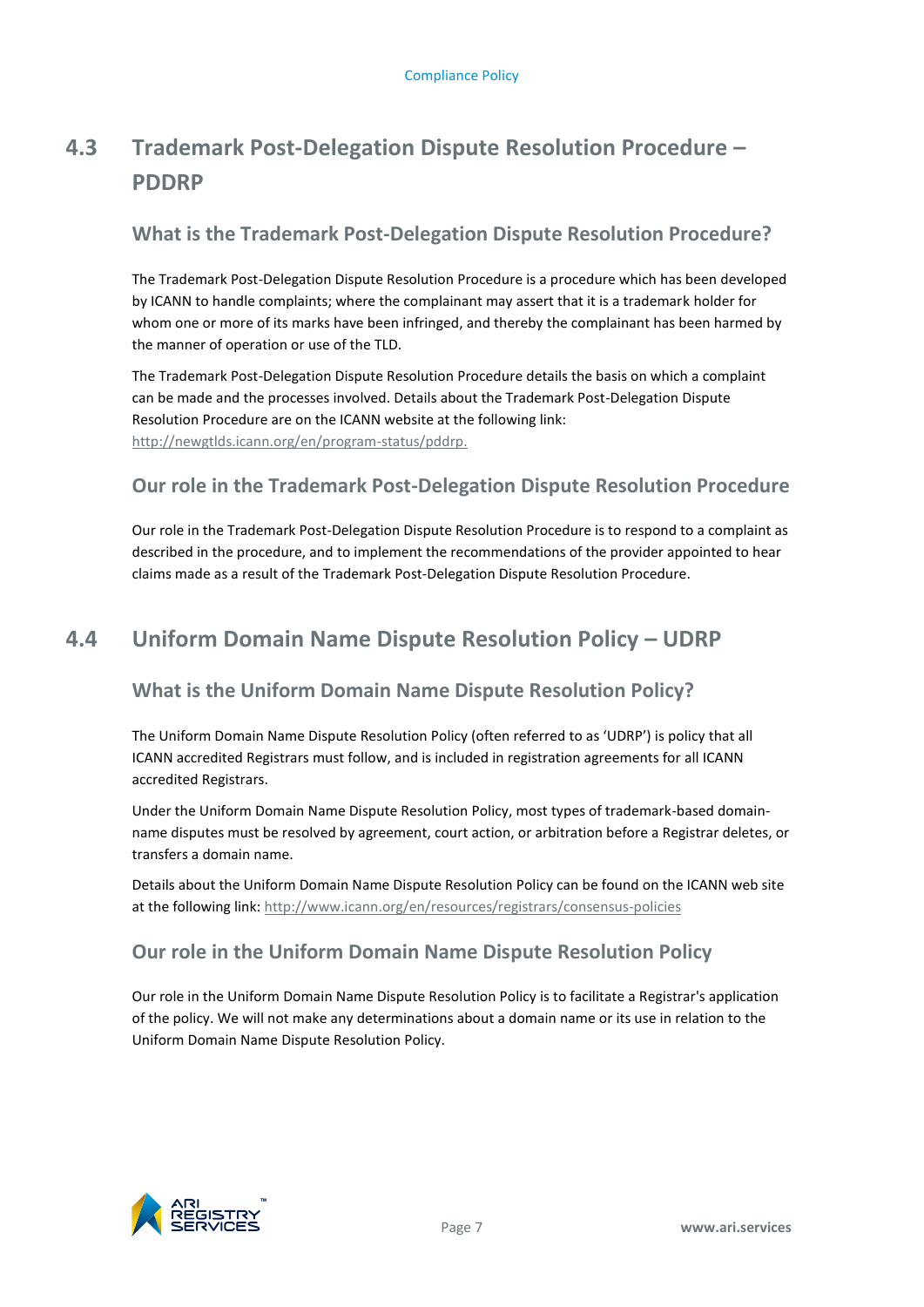## **4.5 Uniform Rapid Suspension – URS**

## <span id="page-11-0"></span>**What is the Uniform Rapid Suspension system?**

The Uniform Rapid Suspension system (often referred to as 'URS') is a dispute resolution mechanism adopted by ICANN; designed to provide rapid relief to trademark holders for the most clear-cut cases of trademark infringement, offering cheaper and faster responses than the Uniform Dispute Resolution Policy (UDRP).

ICANN requires that both we (in our management of the TLD) and Registrars follow the Uniform Rapid Suspension system.

In order to operate the TLD we have entered into an agreement with ICANN, which (amongst other things) describes the requirements that we have in relation to the Uniform Rapid Suspension system.

Details about the Uniform Rapid Suspension system can be found on the ICANN web site at the following link: [http://newgtlds.icann.org/en/applicants/urs.](http://newgtlds.icann.org/en/applicants/urs)

In accordance with our agreement with ICANN, we will comply with an instruction received from a Uniform Rapid Suspension system provider (issued in accordance with the Uniform Rapid Suspension system) to take action with regard to a domain name.

## **Our role in the Uniform Rapid Suspension system**

Our role in the Uniform Rapid Suspension system is to act on instruction from a Uniform Rapid Suspension system provider. We will not make any determinations about a domain name or its use in relation to the Uniform Rapid Suspension system.

We will act in accordance with the URS Technical Requirements Document (which describes how we and Registrars will implement the Uniform Rapid Suspension system technical requirements and which can be found at the following link: [http://newgtlds.icann.org/en/applicants/urs\)](http://newgtlds.icann.org/en/applicants/urs) which includes, but is not limited to, the activation of URS Lock, URS Suspension or Non-URS State (URS Rollback) as they are described in that document.

#### **Our application of URS Lock**

Following receipt of official notification from a Uniform Rapid Suspension system provider, we will:

- within the specified timeframe of receipt of such notification, take action to restrict all changes to the registration data, including transfer and deletion of the domain name, but allow the domain name to continue to resolve in the DNS ('lock' the domain name); and
- upon locking the domain name, promptly notify the Uniform Rapid Suspension system provider.

#### **Our application of URS Suspension**

Following receipt of official notification from a Uniform Rapid Suspension system provider, we will:

 within the specified timeframe of receipt of such notification, cause the domain name to be delegated to name servers operated by the Uniform Rapid Suspension system provider

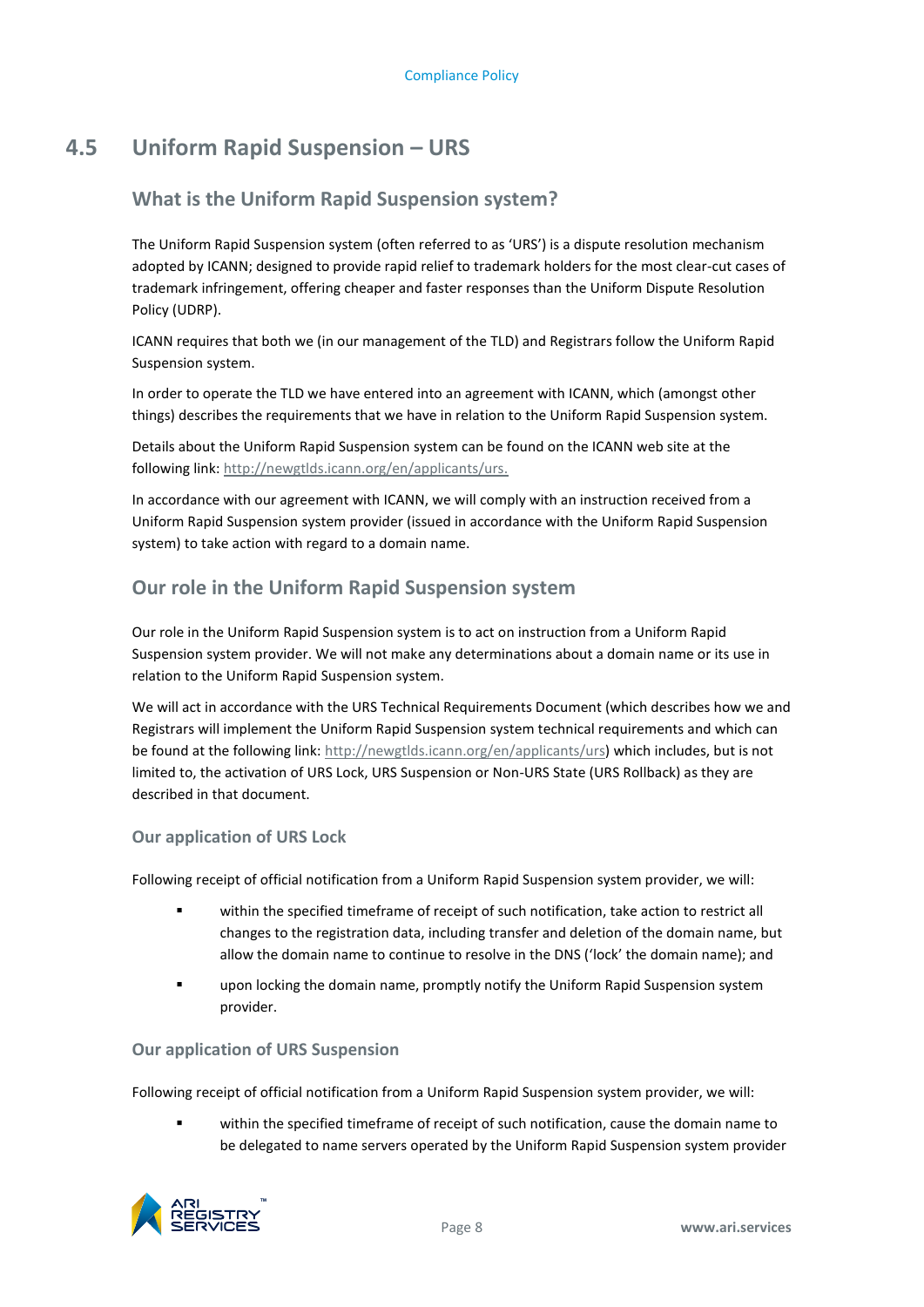#### Compliance Policy

who will redirect it to a webpage mentions that the domain name has been suspended because of a Uniform Rapid Suspension complaint;

- cause the WHOIS results for the domain name to reflect that the domain name cannot be transferred, deleted or modified — which will subsist for the term of the registration of the domain name; and
- upon completion of the above, promptly notify the Uniform Rapid Suspension system provider.

During the term in which a domain name is subject to a URS Suspension, we will allow the domain name registration period to be extended in accordance with the URS Technical Requirements Document. In such cases, it is the responsibility of the Registrar to accept and process payments for the renewal of the domain name.

#### **Our application of Non-URS State (URS Rollback)**

Where we are instructed by the Uniform Rapid Suspension system provider to restore the original information of the domain name, we will within the specified timeframe:

- **un-Lock the domain name;**
- **F** return full control of the domain name registration to the Registrant; and
- upon restoring the original information of the domain name, promptly notify the Uniform Rapid Suspension system provider.

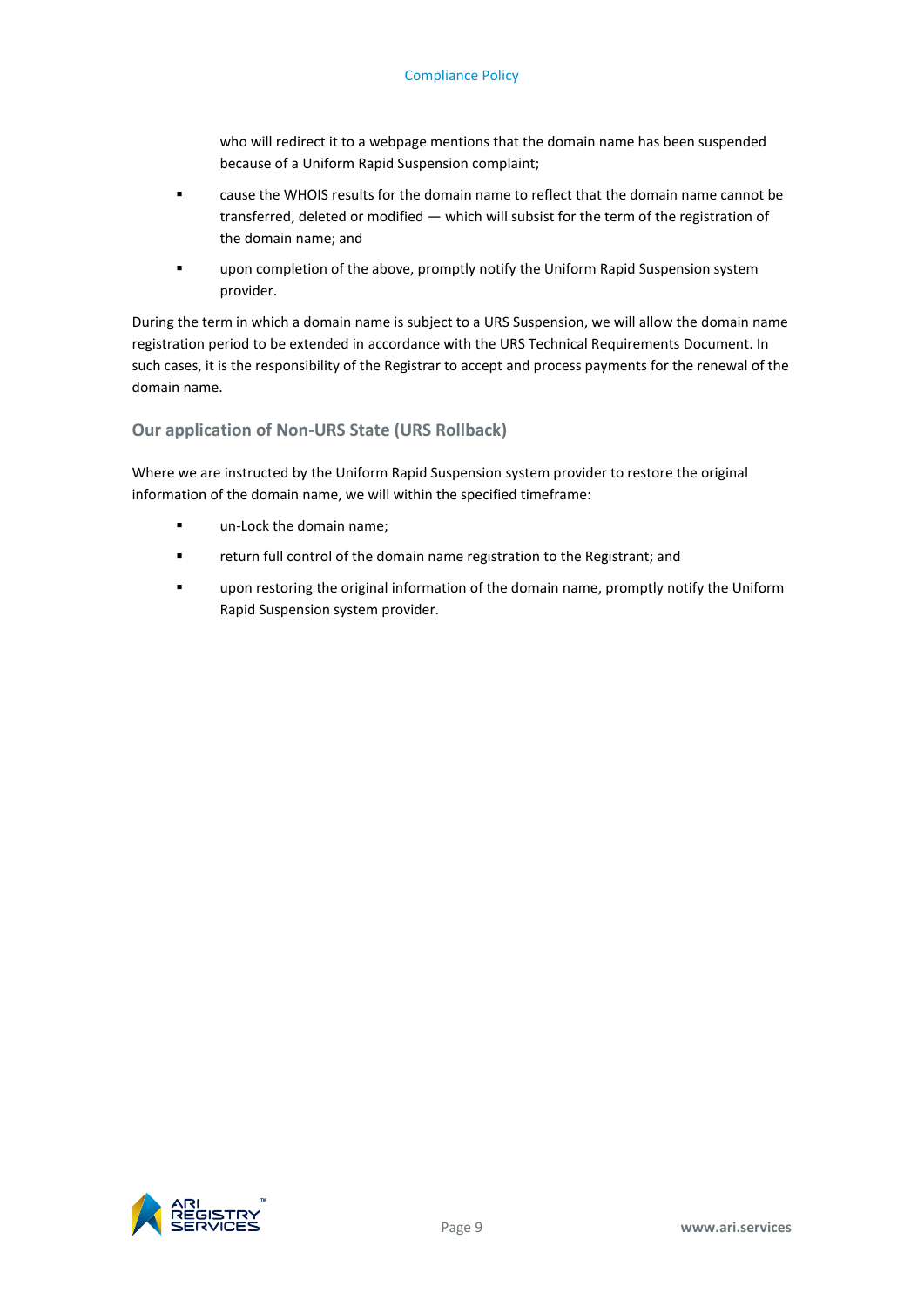# <span id="page-13-0"></span>**5 Definition and review**

This document has been prepared and published to represent our policy regarding the administrative and technical management of the TLD.

All domain names in the TLD are subject to the Published Policies. It is your responsibility to ensure that you read and understand these policies as they apply to you. We may discontinue or amend any part or the whole of this policy from time to time at our absolute discretion.

Further policy and procedure in relation to the TLD can be found at the following link[: http://nic.study/.](http://nic.study/)

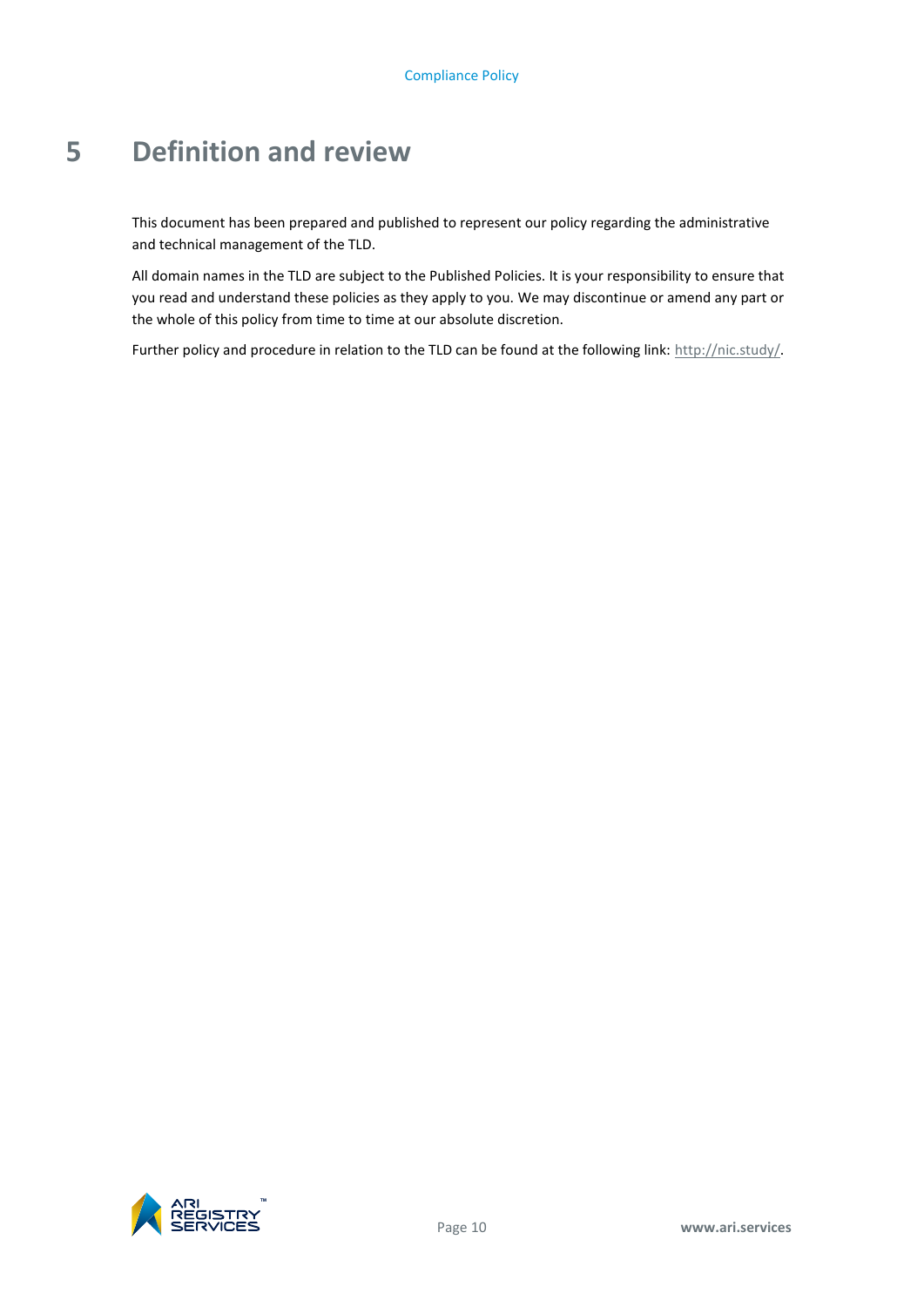#### **AusRegistry International Pty Ltd, trading as ARI Registry Services ABN 16103729620 ACN 103729620 A Bombora Technologies company**

#### **Definitions**

We, us and our means any or all of the Bombora Technologies Pty Ltd group of companies, their related entities and their respective officers, employees, contractors or sub-contractors.

#### **Disclaimer**

This document has been produced by us and is only for the information of the particular person to whom it is provided (the Recipient). This document is subject to copyright and may contain privileged and/or confidential information. As such, this document (or any part of it) may not be reproduced, distributed or published without our prior written consent.

This document has been prepared and presented in good faith based on our own information and sources which are believed to be reliable. We assume no responsibility for the accuracy, reliability or completeness of the information contained in this document (except to the extent that liability under statute cannot be excluded).

To the extent that we may be liable, liability is limited at our option to replacing, repairing or supplying equivalent goods or paying the cost of replacing, repairing or acquiring equivalent, or, in the case of services, re-supplying or paying the cost of having such re-supplied.

#### **Confidentiality Notice**

This document contains commercially sensitive information and information that is confidential to us. This document is intended solely for the named recipient, and its authorised employees, and legal, financial and accounting representatives (collectively, Authorised Recipients).

The recipients of this document must keep confidential all of the information disclosed in this document, and may only use the information for the purpose specified by us for its use. Under no circumstance may this document (or any part of this document) be disclosed, copied or reproduced to any person, other than the Authorised Recipients, without our prior written consent.

#### **Trademarks Notice**

Any of our names, trademarks, service marks, logos, and icons appearing in this document may not be used in any manner by recipients of this document without our prior written consent. All rights conferred under law are reserved.

All other trademarks contained within this document remain the property of their respective owners, and are used only to directly describe the products being provided by them or on their behalf. Their use in no way indicates any relationship between us and the owners of those other trademarks.

#### **Pricing Notice**

Any information or pricing provided in this document is subject to change without notice. Whilst we have compiled this document in good faith, based on what we believe is accurate and up-to-date information, it is possible that the pricing or other information contained in this document may require amendment due to changing market or other circumstances (including product discontinuation, manufacturer price changes, errors, or insufficient or inaccurate information having been provided by the recipient of this document or others, and other external circumstances). Additional charges may also apply for work that is out of scope.

The pricing in this document is based on our standard terms and conditions and is valid for a period of thirty (30) days from the date of this document.